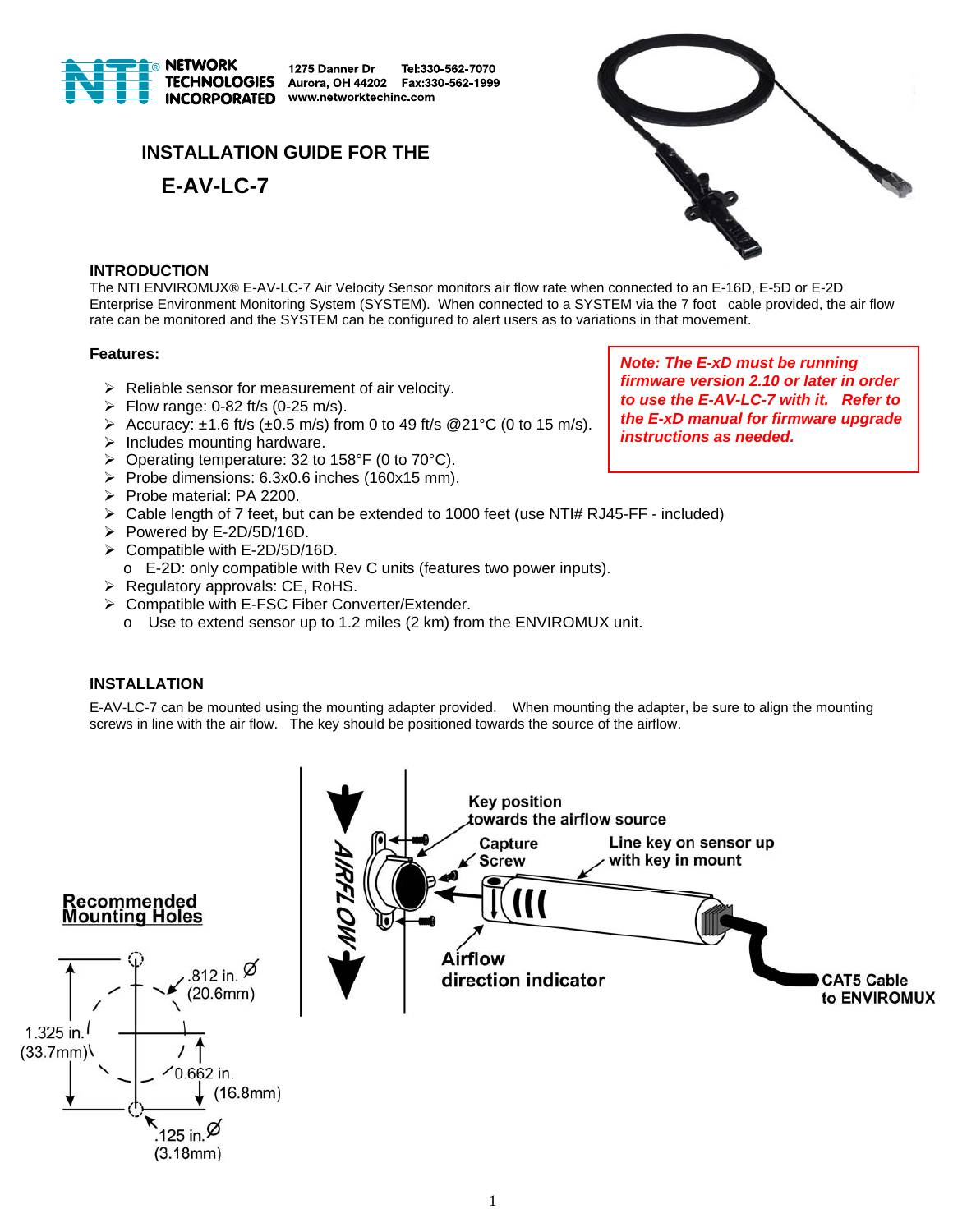The sensor can be mounted at any depth, but for best performance position the sensor such that the opening in the sensor body is in the center of the airflow chamber. The body of the sensor will allow for centering in a chamber as deep as 11 inches when using the mounting adapter provided.



**WARNING: To avoid damaging the E-AV-LC-7 Air Velocity Sensor, it should only be operated where it will sense at least some air flow (≥ 8.2 ft/s (2.5 m/s)) daily.** 

## **CONNECTION**

Connect the cable on the E-AV-LC-7 to any available "RJ45 Sensor" port on the SYSTEM.

#### **CONFIGURATION**

Configure the SYSTEM to react to changes in the air velocity measured by the sensor, as desired. See example on page 3.

| <b>Summary</b><br><b>Internal Sensors</b> |                               |                      |         |               |                  |  |  |
|-------------------------------------------|-------------------------------|----------------------|---------|---------------|------------------|--|--|
|                                           |                               |                      |         |               |                  |  |  |
| $\mathbf{1}$                              | E-5D-IND Internal Temperature | Temperature          | 82.7°F  | Normal        | <b>View Edit</b> |  |  |
| $\overline{2}$                            | <b>Internal Humidity</b>      | Humidity             | 12%     | Normal        | View Edit        |  |  |
| <b>Sensors</b>                            |                               |                      |         |               |                  |  |  |
| Conn.                                     | <b>Description</b>            | <b>Type</b>          | Value   | <b>Status</b> | <b>Action</b>    |  |  |
| $\mathbf{1}$                              | Lab Bench Temperature         | Temperature<br>Combo | 76.1°F  | Normal        | View Edit Delete |  |  |
| $\mathbf{1}$                              | E-5D-IND Humidity             | Humidity Combo       | 19%     | Normal        | View Edit Delete |  |  |
| $\overline{2}$                            | Sensor #2.1                   | Air Velocity         | 0.95m/s | Normal        | View Edit Delete |  |  |

# **AIR VELOCITY SENSOR VIEWED ON SUMMARY PAGE**

#### Sensor #2.1 Status

| <b>Type: Air Velocity</b>                                                      | <b>Connector:2</b>                                                                                                  |  |  |  |  |  |  |
|--------------------------------------------------------------------------------|---------------------------------------------------------------------------------------------------------------------|--|--|--|--|--|--|
| 1.24m/s                                                                        | 15m/s<br>0 <sub>m</sub> /s<br>30 <sub>m</sub> /s<br>冖<br>$0m$ /s<br>25m/s                                           |  |  |  |  |  |  |
| <b>Status: Normal</b>                                                          |                                                                                                                     |  |  |  |  |  |  |
| Handle Alert:<br><b>Dismiss</b><br>$\rightarrow$                               | Apply Changes                                                                                                       |  |  |  |  |  |  |
| Last alert was at:<br>Lowest Reading:<br>Highest Reading:<br>Configure         | N/A<br>Never<br>0.0<br>10-15-2013 03:43:51 PM<br>10-21-2013 02:05:43 PM<br>23.1<br><b>Clear Records</b>             |  |  |  |  |  |  |
| 1.276                                                                          |                                                                                                                     |  |  |  |  |  |  |
| 1.2                                                                            |                                                                                                                     |  |  |  |  |  |  |
| 1.265                                                                          |                                                                                                                     |  |  |  |  |  |  |
| 1.2(                                                                           |                                                                                                                     |  |  |  |  |  |  |
| 1.255                                                                          |                                                                                                                     |  |  |  |  |  |  |
| 1.2<br>06:00<br>08:00<br>12:00<br>10:00<br>24 Hours<br>Last Week<br>Last Month | 14:00<br>16:00<br>18:00<br>20:00<br>22:00<br>00:00<br>02:00<br>04:00<br>06:00<br>08:00<br>10:00<br>Clear Graph Data |  |  |  |  |  |  |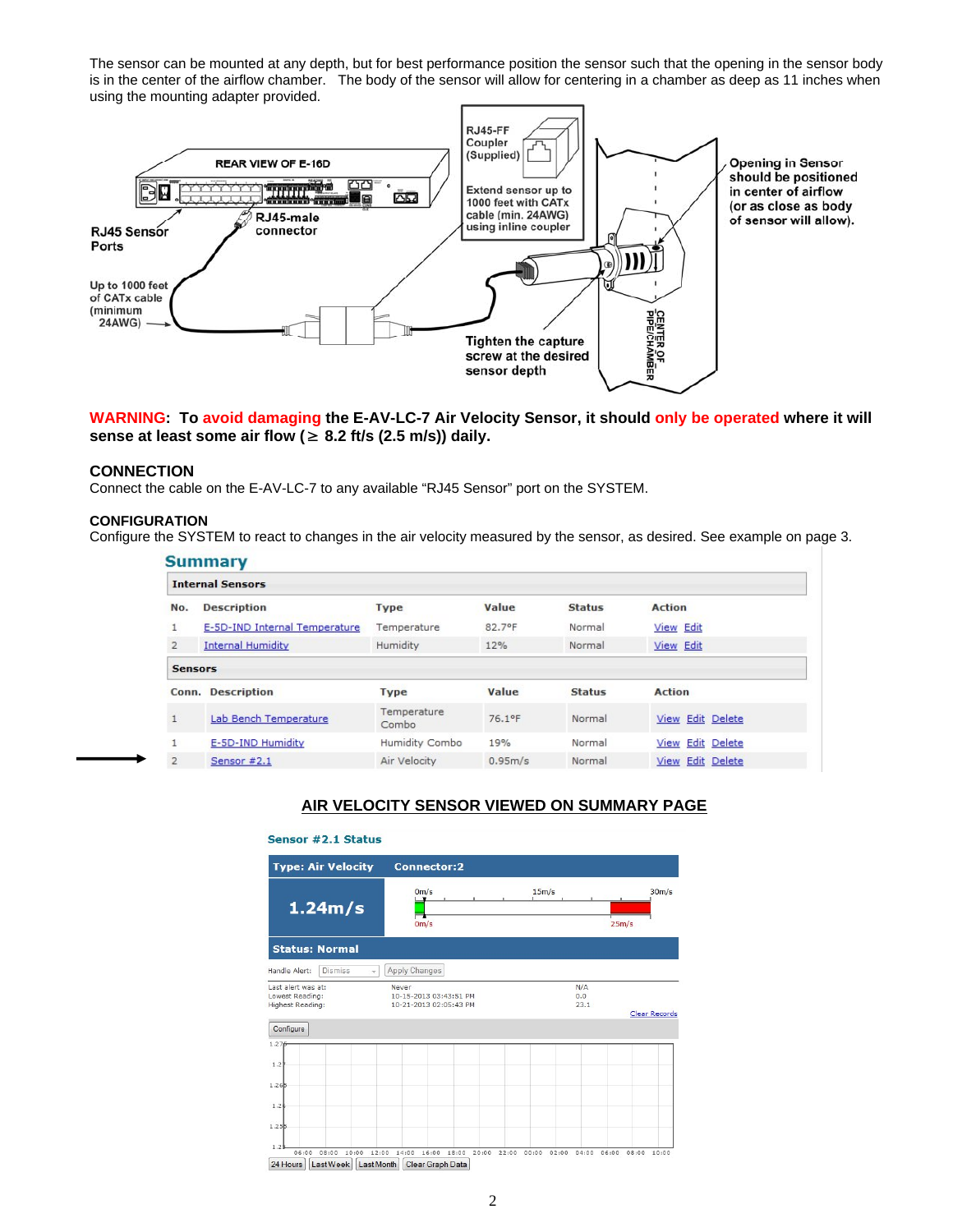# **VIEW OF SENSOR STATUS PAGE**

# **Sensor #2.1 Configuration (Type: Air Velocity)**

| Sensor Settings                |                                                                      |  |  |
|--------------------------------|----------------------------------------------------------------------|--|--|
| <b>Description</b>             | <b>Sensor #2.1</b>                                                   |  |  |
|                                | Descriptive name for the sensor                                      |  |  |
| Min. Level                     | 0.0                                                                  |  |  |
|                                | Min. supported value for the sensor                                  |  |  |
| Max. Level                     | 30.0                                                                 |  |  |
|                                | Max. supported value for the sensor                                  |  |  |
| <b>Min. Non-Critical</b>       | 0.0                                                                  |  |  |
| <b>Threshold</b>               | Min, threshold below which indicates an non-critical alert condition |  |  |
| <b>Max. Non-Critical</b>       | 25.0                                                                 |  |  |
| <b>Threshold</b>               | Max. threshold above which indicates an non-critical alert condition |  |  |
| <b>Min. Critical Threshold</b> | 0.0                                                                  |  |  |
|                                | Min, threshold below which indicates an alert condition              |  |  |
| <b>Max. Critical Threshold</b> | 25.0                                                                 |  |  |
|                                | Max, threshold above which indicates an alert condition              |  |  |
| <b>Refresh Rate</b>            | 10 <sup>1</sup><br>$Sec +$                                           |  |  |
|                                | The refresh rate at which the sensor view is updated                 |  |  |
|                                |                                                                      |  |  |
| Group Settings                 |                                                                      |  |  |
| <b>Exchedule Settings</b>      |                                                                      |  |  |
| H Non-Critical Alert Settings  |                                                                      |  |  |
| E Critical Alert Settings      |                                                                      |  |  |
| Data Logging                   |                                                                      |  |  |
|                                |                                                                      |  |  |
| Save                           |                                                                      |  |  |
|                                |                                                                      |  |  |
| <b>Alert Simulation</b>        |                                                                      |  |  |
|                                |                                                                      |  |  |

# **EXAMPLE OF SENSOR CONFIGURATION PAGE**